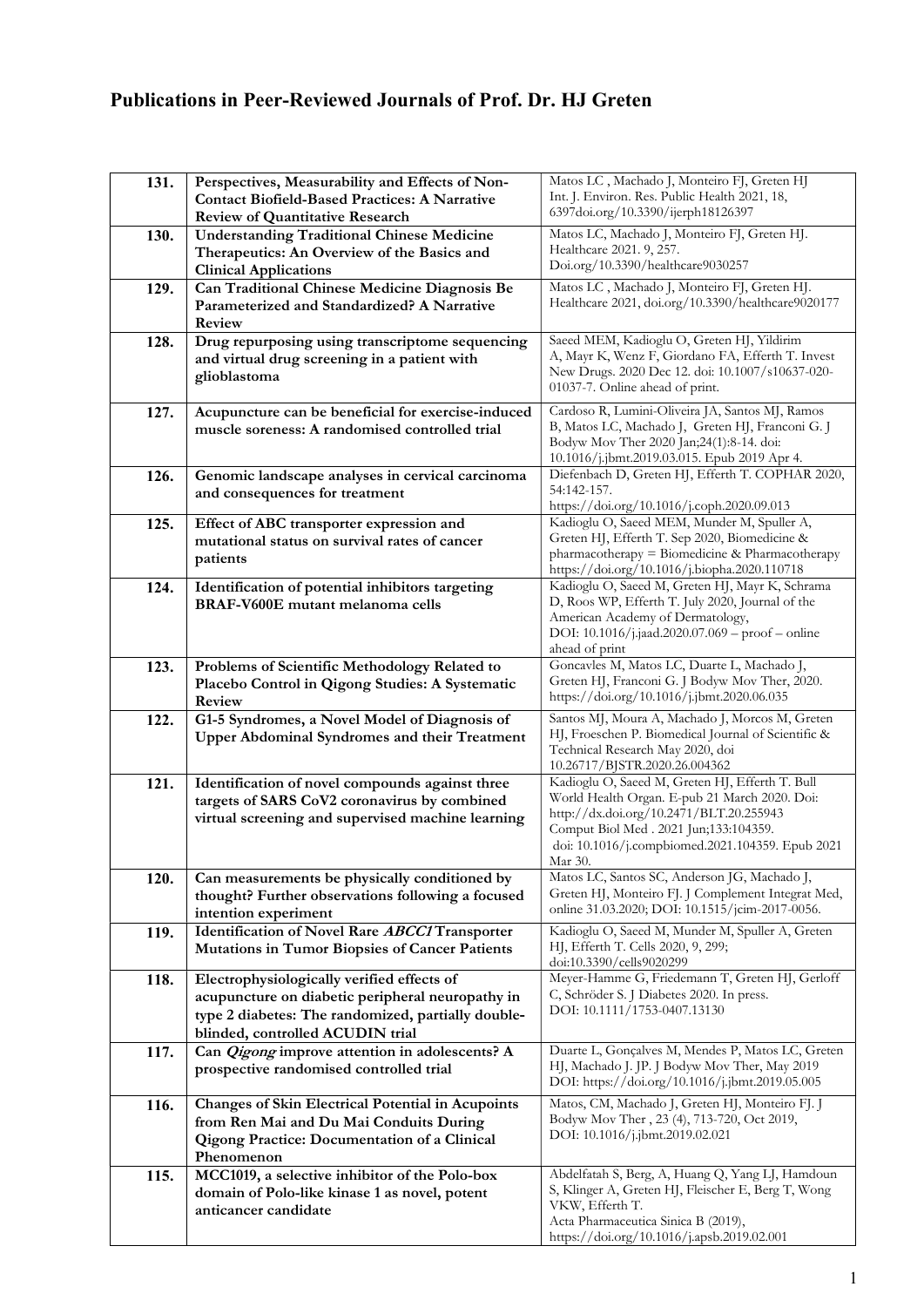| 114.        | Effectiveness of Acupuncture on Pain, Physical                                                     | Seca, S, Miranda D, Cardoso D, Nogueira B, Greten                                                  |
|-------------|----------------------------------------------------------------------------------------------------|----------------------------------------------------------------------------------------------------|
|             | Function and Health-Related Quality of Life in                                                     | HJ, Cabrita A, Rodrigues MA. Chin J Integr Med. 2018                                               |
|             | Patients with Rheumatoid Arthritis: A Systematic                                                   | Dec 19. doi: 10.1007/s11655-018-2914-x. [Epub ahead<br>of print                                    |
|             | <b>Review of Quantitative Evidence</b>                                                             |                                                                                                    |
| 113.        | Cytotoxicity of nimbolide towards multidrug-                                                       | Mahmoud N, Saeed MEM, Sugimoto Y, Klauck SM,                                                       |
|             | resistant tumor cells and hypersensitivity via                                                     | Greten HJ, Efferth T. Oncotarget, 2018. Vol. 9 (No.                                                |
|             | cellular metabolic modulation                                                                      | 87). pp. 35762-35779                                                                               |
| 112.        | Biopiracy versus One-World Medicine-From                                                           | Efferth T, Banerjee M, Abu-Darwish MS, Abdelfatah                                                  |
|             | colonial relicts to global collaborative concepts                                                  | S, Böckers M, Bhakta-Guha D, Bolzani V, Daak S,<br>Demirezer OL, Dawood M, Efferth M, El-Seedi HR, |
|             |                                                                                                    | Fischer N, Greten HJ, Hamdoun S, Hong C,                                                           |
|             |                                                                                                    | Horneber M, Kadioglu O, Khalid HE, Khalid SA,                                                      |
|             |                                                                                                    | Kuete V, Mahmoud N, Marin J, Mbaveng A, Midiwo                                                     |
|             |                                                                                                    | J, Nakagawa H, Naß J, Ngassapa O, Ochwang'i D,<br>Omosa LK, Ooko EA, Ozenver N, Poornima P,        |
|             |                                                                                                    | Rodriguez Romero M, Saeed MEM, Salgueiro L, Seo                                                    |
|             |                                                                                                    | EJ, Yan G, Yasin Z, Saeed EM, Paul NW. Available                                                   |
|             |                                                                                                    | online 11 June 2018                                                                                |
| 111.        | Repurposing of bromocriptine for cancer therapy                                                    | https://doi.org/10.1016/j.phymed.2018.06.007<br>Seo EJ, Sugimoto Y, Greten HJ, Efferth T. Front.   |
|             |                                                                                                    | Pharmacol. 08 Oct 2018, doi:                                                                       |
|             |                                                                                                    | 10.3389/fphar.2018.01030                                                                           |
| 110.        | Effectiveness of acupuncture on pain, functional                                                   | Seca S, Patrício M, Kirch S, Franconi G, Cabrita AS,                                               |
|             | disability and quality of life on rheumatoid arthritis                                             | Greten HJ J Altern Complement Med - Published<br>Online: 16 Oct 2018                               |
|             | of the hand – results of a double-blind randomized<br>clinical trial                               | https://doi.org/10.1089/acm.2018.0297                                                              |
| 109.        | Chinese medicine functional diagnosis: An                                                          | Seca S, Patrício M, Kirch S, Franconi G, Cabrita AS,                                               |
|             | integrative insight to understand rheumatoid                                                       | Greten HJ. Eur J Integr Med 2018.                                                                  |
|             | arthritis of the hand                                                                              | doi:10.1016/j.eujim.2018.07.005                                                                    |
| 108.        | Oridonin Targets Multiple Drug-Resistant Tumor                                                     | Kadioglu O, Saeed M, Kuete V, Henry J. Greten HJ,                                                  |
|             | Cells as Determined by in Sicico and in Vitro<br>Analyses                                          | Efferth T. Front Pharmacol 2018, doi:<br>10.3389/fphar.2018.00355                                  |
| 107.        | ACUDIN - ACUpuncture and laser acupuncture                                                         | Meyer-Hamme G, Friedemann T, Greten HJ, Plaetke                                                    |
|             | for treatment of DIabetic peripheral Neuropathy: a                                                 | R, Gerloff C, Schroeder S. BMC Neurol. 2018 Apr                                                    |
|             | randomized, placebo-controlled, partially double-                                                  | 13;18(1):40. doi: 10.1186/s12883-018-1037-0.                                                       |
|             | blinded trial                                                                                      |                                                                                                    |
| 106.        | Immediate effects of acupuncture on the                                                            | Morais NV, Greten HJ, Santos M, Machado J.<br>Acupunct Med. 2018 Jun;36(3):132-138. doi:           |
|             | mechanosensitivity of the median nerve: an<br>exploratory randomised trial                         | 10.1136/acupmed-2016-011357. Epub 2018 May 2.                                                      |
| 106.        | New Pressure Algometry Device for the                                                              | Seca S, Miranda D, Patricio M, Correia R, Kirch S,                                                 |
|             | Quantification of Acupuncture Induced Pain                                                         | Cabrita AS, Greten HJ, J. Altern Complement Integr                                                 |
|             |                                                                                                    | Med 2017. doi: 10.24966/ACIM-7562/100019                                                           |
| 105.        | Instrumental Measurements of Water and the<br><b>Surrounding Space During a Randomized Blinded</b> | Matos LC, Santos SC, Anderson JG, Machado J,<br>Greten HJ, Monteiro FJ. J Evid Based Integrative   |
|             | <b>Controlled Trial of Focused Intention</b>                                                       | Medicine 2017. doi:10.1177/2156587217707117                                                        |
| 104.        | Playing-related Musculoskeletal Disorders of                                                       | Sousa CM, Machado J, Greten HJ, Coimbra D. Acta                                                    |
|             | Professional Orchestra Musicians from the North of                                                 | Med Port 2017; 30(4):302-306.                                                                      |
|             | Portugal: Comparing String and Wind Musicians                                                      | doi.org/10.20344/amp.7568                                                                          |
| 103.        | Effects of Acupuncture on Gait of Patients with                                                    | Criado MB, Santos MJ, Machado J, Gonçalves AM,                                                     |
|             | <b>Multiple Sclerosis</b>                                                                          | Greten HJ. J Altern Complement Med 2017; doi<br>10.1089/acm.2016.0355                              |
| 102.        | Pharmacogenomic Characterization and                                                               | Ooko E, Kadioglu O, Greten HJ, Efferth T. Front                                                    |
|             | Isobologram Analysis of the Combination of                                                         | Pharmacol 2017. doi: 10.3389/fphar.2017.00038                                                      |
|             | Ascorbic Acid and Curcumin - Two Main                                                              |                                                                                                    |
|             | Metabolites of Curcuma longa in Cancer Cells                                                       |                                                                                                    |
| 101.        | Neuroprotection and antioxidative effects of Sijunzi                                               | Schlotterer A, Greten HJ, Remppis BA, Kukudov G,                                                   |
|             | Tang Decoction in the nematode Caenorhabditis<br>elegans                                           | Efferth T, Machado J, Humpert P, Hammes HP,<br>Morcos M. EuJIM dxdoi.org/10.1016/                  |
|             |                                                                                                    | j.eujim.2016.03.009                                                                                |
| <b>100.</b> | Lowering anxiety of university students prior to the                                               | Vieira A, Silva K, Hinzmann M, Stürmer J, Santos MJ,                                               |
|             | exams by ear acupuncture - Preliminary study                                                       | Correia N, Greten HJ, Machado J. Experimental<br>Pathology and Health Sciences, 2016;8 (2) 147-152 |
|             |                                                                                                    |                                                                                                    |
| 99.         | <b>Vegetative Functions Induced by Music: A</b>                                                    | Sousa S, Santos MJ, Machado J, Greten HJ.                                                          |
|             | preliminary study                                                                                  | Experimental Pathology and Health Sciences, 2016;8                                                 |
|             |                                                                                                    | $(2)$ 175-178                                                                                      |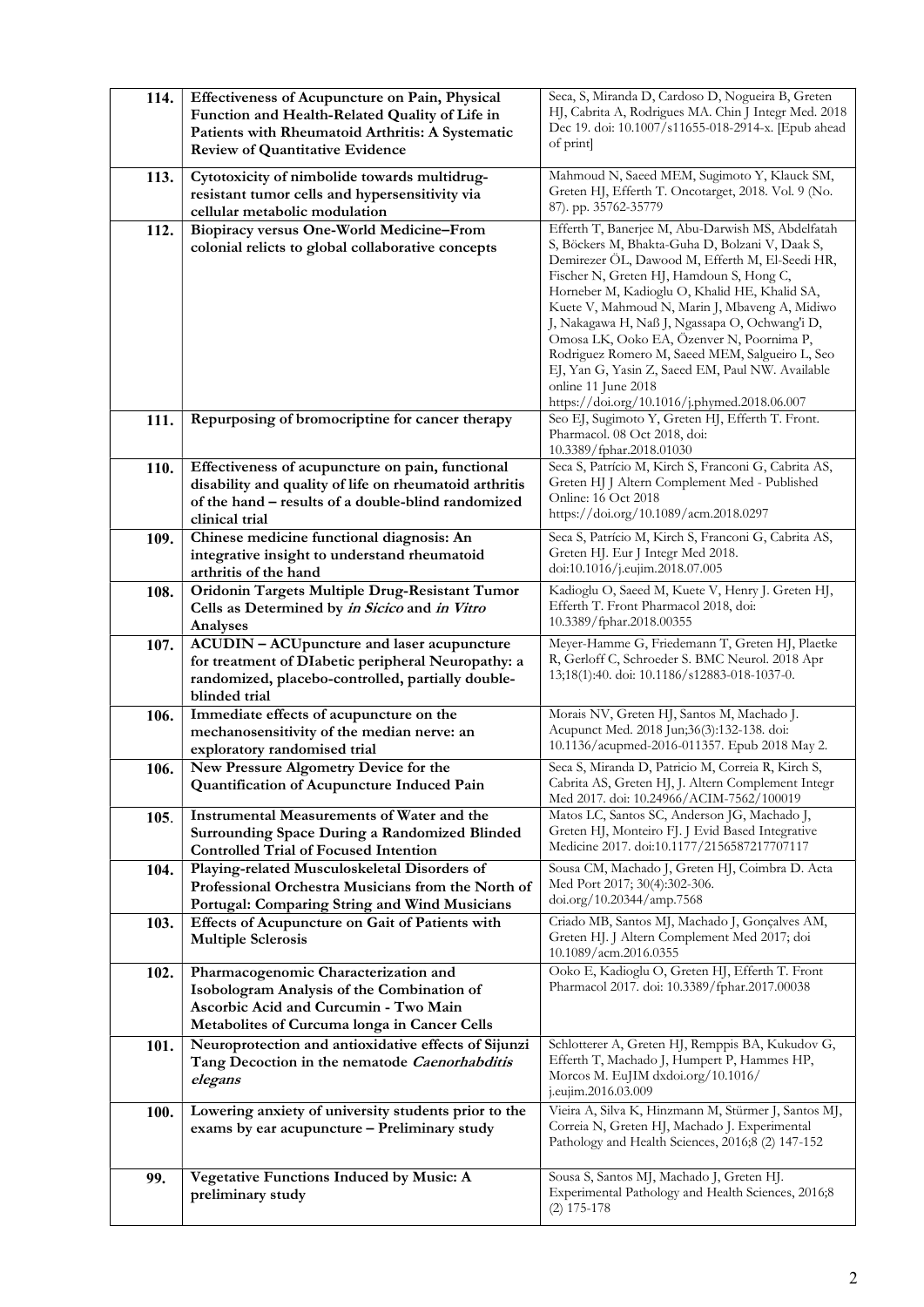| 98. | Treating musculoskeletal pain with Traditional<br>Chinese Medicine techniques - A short review                                                                                   | Sousa C, Gonçalves M, Machado J, Greten HJ.<br>Experimental Pathology and Health Sciences, 2016;8<br>$(2)$ 25-28                                                                                                               |
|-----|----------------------------------------------------------------------------------------------------------------------------------------------------------------------------------|--------------------------------------------------------------------------------------------------------------------------------------------------------------------------------------------------------------------------------|
| 97. | Prospective study on a new acupuncture strategy in<br>obstructive sleep apnoea                                                                                                   | Santos MJ, CorreiaN, Sá M, Winck JC, Machado J,<br>Greten HJ. Experimental Pathology and Health<br>Sciences, 2016;8 (2) 143-146                                                                                                |
| 96. | A Traditional Chinese Medicine Master Program in<br>a public university: education and research                                                                                  | Santos MJ, Nuno Correia N, Diana Miranda D, Petra<br>Froeschen, P, A. Mafalda Reis AM, Manuel Laranjeira<br>M, Henry Johannes Greten HJ, Jorge Machado J.<br>Experimental Pathology and Health Sciences, 2016;8<br>$(2)$ 21-24 |
| 95. | Potential effects of medical QiGong in major<br>depressive disorder: study protocol based on<br>clinical cases                                                                   | Ponte S, Santos MJ, Paiva C, Laranjeira M, Gonçalves<br>M, Ramos B, Machado J, Greten HJ. Experimental<br>Pathology and Health Sciences, 2016;8 (2) 41-46                                                                      |
| 94. | Efficacy of QiGong on depression: From a<br>systematic literature review to the proposal of a<br>study protocol                                                                  | Pereira P, Santos MJ, Laranjeira M, Gonçalves M,<br>Greten HJ, Machado J. Experimental Pathology and<br>Health Sciences, 2016;8 (2) 35-40                                                                                      |
| 93. | The immediate effects of acupuncture on the<br>kickboxer postural balance: an exploratory<br>randomised trial                                                                    | Moreira S, Machado L, Santos MJ, Araújo S, Ramos B,<br>Cabrita A, Greten HJ, Machado J. Experimental<br>Pathology and Health Sciences, 2016;8 (2) 153-158                                                                      |
| 92. | Does acupuncture improve strength and nerve<br>conduction in RA patients with hand affection? A<br>protocol study                                                                | Miranda D, Seca S, Ramos B, Laranjeira M, Cabrita A,<br>Greten HJ, Machado J. Experimental Pathology and<br>Health Sciences, 2016;8 (2) 93-98                                                                                  |
| 91. | Acupuncture effect on gastric myoelectric activity:<br>experimental protocol                                                                                                     | Martins S, Santos MJ, Ramos B, Gabriel J, Correia R,<br>Machado J, Greten HJ. Experimental Pathology and<br>Health Sciences, 2016;8 (2) 167-170                                                                                |
| 90. | <b>Immediate Effect of Acupuncture on Post-</b><br><b>Operative Pain After Lumbar Surgery</b>                                                                                    | Hamza F, Anjos A, Santos MJ, Ramos B, Reis AM,<br>Greten HJ, Machado J, Manuel Laranjeira M.<br>Experimental Pathology and Health Sciences, 2016;8<br>$(2)$ 115-118                                                            |
| 89. | Acute Effects of Puncture Technique on<br>Temporomandibular Dysfunction: preliminary<br>study                                                                                    | Gomes P, Santos MJ, Martins dos Santos J, Ramos B,<br>Carvalho L, Greten HJ, Machado J. Experimental<br>Pathology and Health Sciences, 2016;8 (2) 135-140                                                                      |
| 88. | Can acupoint S34 influence kick performance in<br>kicboxers? A prospective study                                                                                                 | Ferreira S, Machado L, Santos MJ, Moreira S, Ramos<br>B, Cabrita A, Greten HJ, Machado J. Experimental<br>Pathology and Health Sciences, 2016;8 (2) 159-166                                                                    |
| 87. | Can acupuncture in S34 improve postural stability<br>in healthy subjects?                                                                                                        | Fernandes T, Carvalho L, Santos MJ, Ramos B, Greten<br>HJ, Machado J. Experimental Pathology and Health<br>Sciences, 2016;8 (2) 105-110                                                                                        |
| 86. | Effect of acupuncture on hand pain in patients with<br>rheumatoid Arthritis - Clinical research protocol                                                                         | Fernandes M, Seca S, Gabriel J, Correia R, Santos MJ,<br>Cabrita A, Machado J, Greten HJ. Experimental<br>Pathology and Health Sciences, 2016;8 (2) 125-130                                                                    |
| 85. | Acupuncture treatment on gait problems in<br>multiple sclerosis: a preliminary study                                                                                             | Criado MB, Santos MJ, Laranjeira M, Machado J,<br>Greten HJ. Experimental Pathology and Health<br>Sciences, 2016;8 (2) 171-174131-134                                                                                          |
| 84. | The effect of QiGong in natural killer cells in colo-<br>rectal cancer patients undergoing chemotherapy - A<br>protocol study                                                    | Costa, S, Pais I, Araújo A, Gonçalves M, Santos MJ,<br>Greten HJ, Machado J. Experimental Pathology and<br>Health Sciences, 2016;8 (2) 47-54                                                                                   |
| 83. | The effect of QiGong on Attention: Deficit-<br>Hyperactivity Disorder (ADHD): Clinical Case<br>Report                                                                            | Correia MC, Greten HJ, Machado J, Gonçalves M.<br>Experimental Pathology and Health Sciences, 2016;8<br>$(2)$ 29-34                                                                                                            |
| 82. | Effect of Acupuncture on delayed onset muscle<br>soreness: series of case studies                                                                                                | Cardoso R, Lumini-Oliveira J, Santos MJ, Bruno<br>Ramos, Machado J, Greten HJ. Experimental<br>Pathology and Health Sciences, 2016;8 (2) 85-92                                                                                 |
| 81. | The acute effect of Tuina on hand grip muscle<br>fatigue and strength - Preliminary study                                                                                        | Beshoy G, SantosMJ, Ramos B, Laranjeira M, Reis<br>AM, Greten HJ, Jorge Machado J. Experimental<br>Pathology and Health Sciences, 2016;8 (2) 171-174                                                                           |
| 80. | The effectiveness of acupuncture on hand pain,<br>physical function and health-related quality of life<br>in patients with rheumatoid arthritis: a systematic<br>review protocol | Seca S, Miranda D, Cardoso D, Greten H, Cabrita A,<br>Rodrigues MA. JBI Database System Rev Implement<br>Rep. 2016 May; 14(5): 18-26. doi: 10.11124/JBISRIR-<br>2016-002543                                                    |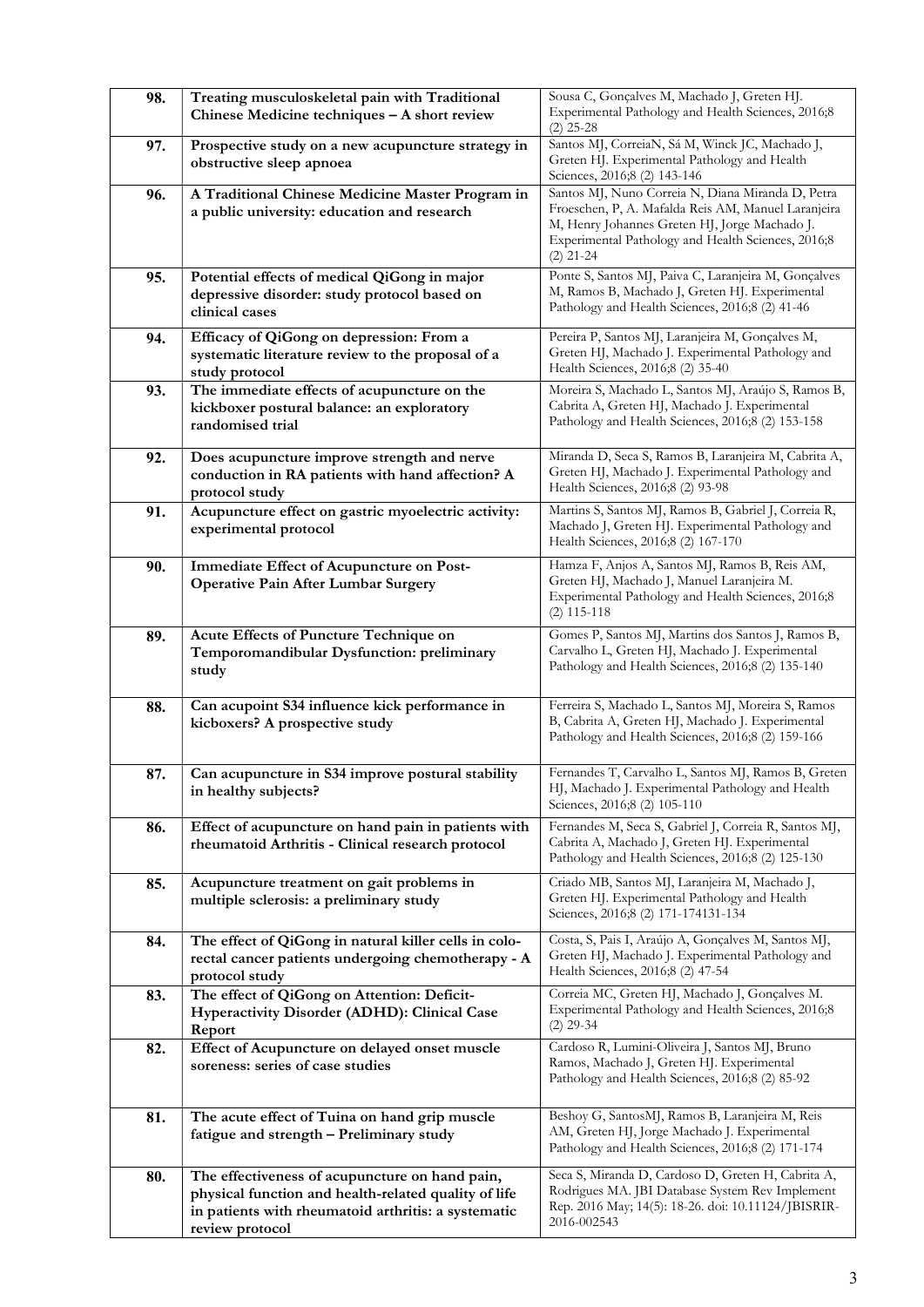| 79. | Evaluation of the effect of acupuncture on hand<br>pain, functional deficits and health-related quality<br>of life in patients with rheumatoid arthritis $-A$<br>study protocol for a multicenter, double-blind, | Seca S, Kirch S, Cabrita AS, Greten HJ. J Integr Med.<br>2016 May;14(3):219-27. doi: 10.1016/S2095-<br>4964(16)60254-6.                                                                                                                                                                                                                                                                                                                                                                                                                                                                                                                                                              |
|-----|------------------------------------------------------------------------------------------------------------------------------------------------------------------------------------------------------------------|--------------------------------------------------------------------------------------------------------------------------------------------------------------------------------------------------------------------------------------------------------------------------------------------------------------------------------------------------------------------------------------------------------------------------------------------------------------------------------------------------------------------------------------------------------------------------------------------------------------------------------------------------------------------------------------|
| 78. | randomized clinical trial<br>Doctrine of Signatures - Mystic Heritage or<br>Outdated Relict from Middle-Aged Phytotherapy?                                                                                       | Efferth T, Greten HJ. Med Aromat Plants 2016. 5:4.<br>http://dx.doi.org/10.4172/2167-0412.1000e177                                                                                                                                                                                                                                                                                                                                                                                                                                                                                                                                                                                   |
| 77. | Pharmacogenomics of Scopoletin in Tumor Cells                                                                                                                                                                    | Seo EJ, Saeed M, Law BYK, Wu AG, Kadioglu O,<br>Greten HJ, Efferth T. Molecules 2016, 21(4), 496; doi:<br>10.3390/molecules21040496                                                                                                                                                                                                                                                                                                                                                                                                                                                                                                                                                  |
| 76. | Antischistosomal activity of artemisinin derivatives<br>in vivo and in patients                                                                                                                                  | Saeed ME, Krishna S, Greten HJ, Kremsner PG,<br>Efferth T. Pharmacol Res. 2016 Feb 21. pii: S1043-<br>6618(15)30158-4. doi: 10.1016/j.phrs.2016.02.017.<br>[Epub ahead of print] IF 4,8                                                                                                                                                                                                                                                                                                                                                                                                                                                                                              |
| 75. | Biopiracy of natural products and good<br>bioprospecting practice                                                                                                                                                | Efferth T, Banerjee M, Paul NW, Abdelfatah S, Arend<br>J, Elhassan G, Hamdoun S, Hamm R, Hong C,<br>Kadioglu O, Naß J, Ochwangi D, Ooko E, Ozenver<br>N, Saeed ME, Schneider M, Seo EJ, Wu CF, Yan G,<br>Zeino M, Zhao Q, Abu-Darwish MS, Andersch K,<br>Alexie G, Bessarab D, Bhakta-Guha D, Bolzani V,<br>Dapat E, Donenko FV, Efferth M, Greten HJ,<br>Gunatilaka L, Hussein AA, Karadeniz A, Khalid HE,<br>Kuete V, Lee IS, Liu L, Midiwo J, Mora R, Nakagawa<br>H, Ngassapa O, Noysang C, Omosa LK, Roland FH,<br>Shahat AA, Saab A, Saeed EM, Shan L, Titinchi<br>SJ.Phytomedicine. 2016 Feb 15;23(2):166-73. doi:<br>10.1016/j.phymed.2015.12.006. Epub 2016 Jan 9.<br>Review |
| 74. | Occupational Diseases of Professional Orchestra<br>Musicians form Northern Portugal. A Descriptive<br>Study.                                                                                                     | Sousa CM, Machado J, Greten HJ, Coimbra D. Med<br>Probl Perform Art. 2016 Mar;31(1):8-12. doi:<br>10.21091/mppa.2016.1002                                                                                                                                                                                                                                                                                                                                                                                                                                                                                                                                                            |
| 73. | Artemisinin derivatives induce iron-dependent cell<br>death (ferroptosis) in tumor cells                                                                                                                         | Ooko E, Saeed M, Kadioglu O, Sarvi S, Colak M,<br>Elmasaoudi K, Janah R, Greten HJ, Efferth T,<br>Phytomedicine 22 (2015) 1045-1054. doi:<br>10.1016/j.phymed.2015.08.002. Epub 2015 Aug 18.                                                                                                                                                                                                                                                                                                                                                                                                                                                                                         |
| 72. | Effects of self-administered exercises based on<br>Tuina techniques on musculoskeletal disorders of<br>professional orchestra musicians: a randomized<br>controlled trial                                        | Sousa CM, Coimbra D, Machado J, Greten HJ, J<br>Integr Med. 2015; 13(5): 314-318                                                                                                                                                                                                                                                                                                                                                                                                                                                                                                                                                                                                     |
| 71. | <b>Immediate Effects of Tuina Techniques on</b><br>Working-Related Musculoskeletal Disorder of<br><b>Professional Orchestra Musicians</b>                                                                        | Sousa CM, Moreira L, Coimbra D, Machado J, Greten<br>HJ, J Integr Med. 2015; 13(4): 257-261                                                                                                                                                                                                                                                                                                                                                                                                                                                                                                                                                                                          |
| 70. | Qigong as a Traditional Vegetative Biofeedback<br>Therapy: Long-Term Conditioning of Physiological<br>Mind-Body Effects                                                                                          | Matos LC, Sousa CM, Goncalves M, Gabriel J,<br>Machado J, Greten HJ,<br>BioMed Research International, vol. 2015, Article ID<br>531789, 6 p. 2015. doi:10.1155/2015/531789                                                                                                                                                                                                                                                                                                                                                                                                                                                                                                           |
| 69. | Quantitative structure-activity relationship and<br>molecular docking of artemisinin derivatives to<br>vascular endothelial growth factor receptor 1                                                             | Saeed ME, Kadioglu O, Seo EJ, Greten HJ, Brenk R,<br>Efferth T, Anticancer Res. 2015 Apr;35(4):1929-34                                                                                                                                                                                                                                                                                                                                                                                                                                                                                                                                                                               |
| 68. | Cytotoxicity of medicinal plants of the West-<br>Canadian Gwich'in Native Americans towars<br>sensitive and multidrug-resistant cancer cells                                                                     | Karadeniz A, Alexie G, Greten HJ, Andersch K,<br>Efferth T, J Ethnopharmacol 168 (2015) 191-200                                                                                                                                                                                                                                                                                                                                                                                                                                                                                                                                                                                      |
| 67. | Laurus nobilis L. Seed Extract Reveals Collateral<br>Sensitivity in Multidrug-Resistant P-Glycoprotein-<br><b>Expressing Tumor Cells</b>                                                                         | Saab AM, Guerrini A, Zeino M, Wiench B, Rossi D,<br>Gambari R, Sacchetti G, Greten HJ, Efferth T, Nutr<br>Cancer. 2015;67(4):664-75. doi:<br>10.1080/01635581.2015.1019632. Epub 2015 Apr 2                                                                                                                                                                                                                                                                                                                                                                                                                                                                                          |
| 66. | Aptamers as a novel tool for diagnostics and therapy                                                                                                                                                             | Kadioglu O, Malczyk AH, Greten HJ, Efferth T,<br>Invest New Drugs, DOI 10.1007/s10637-015-0213-y,<br>Epub 2015 Feb 1                                                                                                                                                                                                                                                                                                                                                                                                                                                                                                                                                                 |
| 65. | Pharmacogenomic and molecular docking studies<br>on the cytotoxicity of the natural steroid wortmannin<br>against multidrug-resistant tumor cells                                                                | Kuete V, Saeed ME, Kadioglu O, Börtzler J, Khalid H,<br>Greten HJ, Efferth T, Phytomedicine. 2015 Jan 15;<br>22(1): 120-7. doi: 10.1016/j.phymed.<br>2014.11.011. Epub 2014 Nov 26                                                                                                                                                                                                                                                                                                                                                                                                                                                                                                   |
| 64. | Dis-organizing centrosomal clusters: specific cancer<br>therapy for a generic spread?                                                                                                                            | Bhakta-Guha D, Saeed ME, Greten HJ, Efferth T,<br>Curr Med Chem. 2015;22(6):685-94                                                                                                                                                                                                                                                                                                                                                                                                                                                                                                                                                                                                   |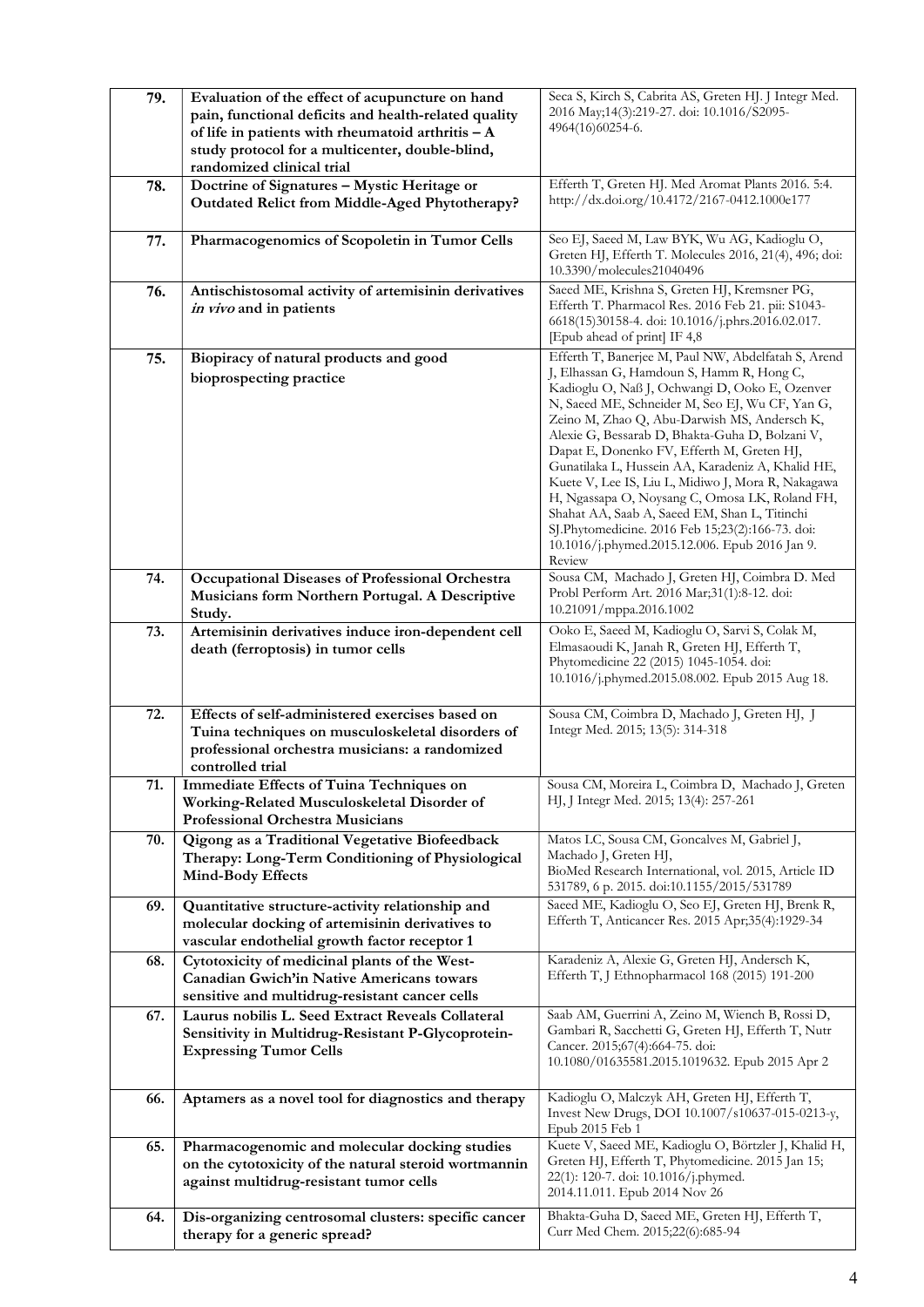| 63.        | Targeting epidermal growth factor receptors and<br>downstream signalling pathways in cancer by<br>phytochemicals                                                                                                                       | Kadioglu O, Cao J, Saeed M, Greten HJ, Efferth T,<br>Target Oncol (2015) 10:337-353, DOI<br>10.1007/s11523-014.0339-4                                                                                        |
|------------|----------------------------------------------------------------------------------------------------------------------------------------------------------------------------------------------------------------------------------------|--------------------------------------------------------------------------------------------------------------------------------------------------------------------------------------------------------------|
| 62.        | <b>Identification of Cellular and Molecular Factors</b><br>Determining the Response of Cancer Cells to Six<br><b>Ergot Alkaloids</b>                                                                                                   | Mrusek M, Seo EJ, Greten HJ, Simon M, Efferth T,<br>Invest New Drugs (2015) 33:32-44, DOI<br>10.1007/s10637-014-0168-4                                                                                       |
| 61.        | Cytotoxicity of the bisphenolic honokiol from<br>Magnolia officinalis against multiple drug-resistant<br>tumor cells as determined by pharmacogenomics<br>and molecular docking                                                        | Saeed M, Kuete V, Kadioglu O, Börtzler J, Khalid H,<br>Greten HJ, Efferth T, Phytomedicine. 2014 Oct<br>15;21(12): 1525-33. doi:<br>10.1016/j.phymed.2014.07.011. Epub 2014 Aug 28                           |
| 60.        | The Prevalence of Playing-Related Musculoskeletal<br>Disorders (PRMSD) Among Professional Orchestra<br>Players                                                                                                                         | Sousa CM, Greten HJ, Machado J, Coimbra D, Revista<br>Música Hodie, V.14, n.2. 2014                                                                                                                          |
| 59.        | Traditional Medicine with Plants - Present and Past                                                                                                                                                                                    | Efferth T, Greten HJ, Med Aromat Plants 2014, 3:3,<br>http://dx.doi.org/10.4172/2167-0412.1000e151                                                                                                           |
| 58.        | Effects of Acupuncture on Leucopenia,<br>Neutropenia, NK and B Cells in Cancer Patients: A<br><b>Randomised Pilot Study</b>                                                                                                            | Pais, I, Correia N, Pimentel I, Teles MJ, Neves E,<br>Vasconcelos J, Guimarães J, Azevedo N, Moreira Pinto<br>A, Machado J, Efferth T, Greten HJ. Evid Based<br>Complement Alternat Med June 2014 (IF 1.722  |
| 57.        | Pharmacogenomics of cantharidin in tumor cells                                                                                                                                                                                         | Kadioglu O, Kermani NS, Kelter G, Schumacher U,<br>Fiebig HH, Greten HJ, Efferth T. Biochem Pharmacol<br>87 (2014) 399-409 (IF 4.576)                                                                        |
| 56.        | Animals and Animal Toxins in Traditional and<br><b>Modern Medicine</b>                                                                                                                                                                 | Kaufmann A, Greten HJ, Efferth T. British Journal of<br>Applied Science & Technology 4(4): 578-593, 2014 (IF<br>(4.5)                                                                                        |
| 55.        | A Survey of Chinese Medicinal Herbal Treatment for<br>Chemotherapy-induced Oral Mucositis                                                                                                                                              | Meyer-Hamme G, Beckmann K, Efferth T, Radtke J,<br>Greten HJ, Rostock M, Schroeder S. Evid Based<br>Complement Alternat Med 2013,<br>http://dx.doi.org/10.1155/2013/284959 (IF 1.772)                        |
| 54.        | Anti-angiogenic activity and pharmacogenomics of<br>medicinal plants from traditional Korean medicine                                                                                                                                  | Seo EJ, Kuete V, Kadioglu O, Krusche B, Schroeder S,<br>Greten HJ, Arend J, Lee IS, Efferth T. T. Evid Based<br>Complement Alternat Med 2013,<br>http://dx.doi.org/10.1155/2013/131306 (IF 1,772)            |
| 53.        | Can Medical Herbs Stimulate Regeneration or<br>Neuroprotection and Treat Neuropathic Pain in<br>Chemotherapy- Induced Peripheral Neuropathy<br>$(CIPN)$ ?                                                                              | Schroeder S, Beckmann K, Franconi G, Meyer-<br>Hamme G, Friedemann T, Greten HJ, Rostock M and<br>Efferth T. Evid Based Complement Alternat Med,<br>2013 http://dx.doi.org/10.1155/2013/423713 (IF<br>1.772) |
| 52.        | Diagnosis and Objective Pain Assessment of<br>Traditional Chinese Medicine May Be Useful to<br>Demonstrate Specific Effects of Acupuncture in Low<br>Back Pain - A Prospective, Randomized, Controlled<br>and Single-Blinded Pre-Study | Seca S, Capelo P, Efferth T, Doenitz CA, Schroeder S,<br>Anjos A, Machado J, Greten HJ. J Acupunct. Tuina Sci<br>2013, 11(3): 155-159, doi 10.1007/s11726-013-0679-0                                         |
| 51.        | Cytotoxicity and pharmacogenomics of medicinal<br>plants from traditional Korean medicine                                                                                                                                              | Kuete V, Ean-Jeong Seo EJ, Krusche B, Oswald M,<br>Wiench B, Schroeder S, Greten HJ, Lee IS, Efferth T<br>Evid Based Complement Alternat Med, 2013<br>http://dx.doi.org/10.1155/2013/341724 (IF 1.722)       |
| 50.        | Are conduits superconductor-like and supported by<br>tetrahedra structure of hyaluronic matrix in living<br>systems? New perspectives                                                                                                  | R. Fromknecht R, Goncalves M, Greten HJ, Machado<br>J. J Complement Integr Med. 2013; 10(1): 1-5 -                                                                                                           |
| 49.        | Mechanisms of Herb-Induced Nephotoxicity                                                                                                                                                                                               | Allard T, Wenner T, Greten HJ, Efferth T. Curr Med<br>Chem. 2013 Apr 12. PMID: 23597204                                                                                                                      |
| 48.        | Objectifying acupuncture effects by lung function<br>and numeric rating scale in patients undergoing<br>heart surgery                                                                                                                  | Maimer A, Remppis A, Sack FU, Greten T,<br>Brazkiewicz F, Schröder S, Goncalves M, Efferth T,<br>Greten HJ. Evid Based Complement Alternat Med,<br>2013, http://dx.doi.org/10.1155/2013/21981 (IF<br>4,774)  |
| 47.        | Animal plant warfare and secondary metabolite<br>evolution                                                                                                                                                                             | Wöll S, Hee Kim SH, Greten HJ, Efferth T. Nat. Prod.<br>Bioprospect. 2013,,DOI 10.1007/s13659-013-0004-0                                                                                                     |
| 46.        | Objectifying specific and non-specific effects of<br>acupuncture: A double-blinded, randomised trial in<br>osteoarthritis of the knee                                                                                                  | Karner M, Brazkiewicz F, Remppis A, Fischer J,<br>Gerlach O, Stremmel W, Subramanian SV, Greten HJ.<br>Evid Based Complement Alternat Med, 2013,<br>http://dx.doi.org/10.1155/2013/427265 (IF 4,774)         |
| 45.        | Autophagy by Natural Products in Cancer Cells                                                                                                                                                                                          | Efferth T, Greten HJ, Biochem Anal Biochem 2012.<br>1:8                                                                                                                                                      |
| 44.<br>43. | <b>Quality Control for Medicinal Plants</b><br>Qigong Therapy in Physiotherapists in Burnout $-A$                                                                                                                                      | Efferth T, Greten HJ, Med Aromat Plants 2012, 1:7<br>Saganha JP, Doenitz CA, Greten T, Efferth T, Greten                                                                                                     |
|            | <b>Preliminary Study</b>                                                                                                                                                                                                               | HJ, 2012, JCIM 2012; 10(11): 1233-9                                                                                                                                                                          |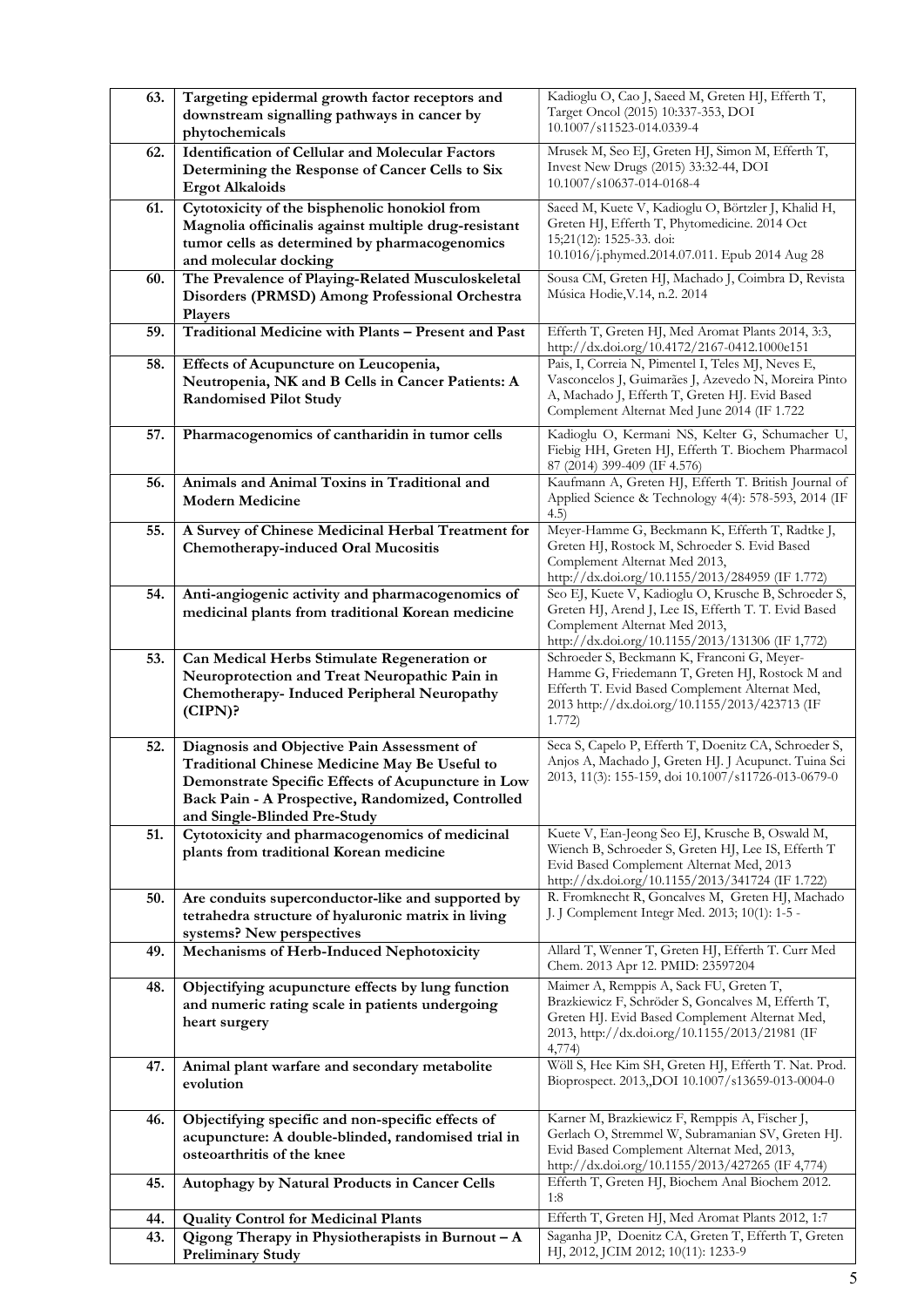| 42. | Effects of qigong on performance-related anxiety<br>and physiological stress functions in transverse flute<br>music schoolchildren - A Feasibility Study                                        | Sousa CM, Gonçalves M, Machado J, Efferth T,<br>Greten T, Froeschen P, Greten HJ. JCIM 2012;<br>$10(8):858-65$                                                                    |
|-----|-------------------------------------------------------------------------------------------------------------------------------------------------------------------------------------------------|-----------------------------------------------------------------------------------------------------------------------------------------------------------------------------------|
| 41. | In Silico Analysis of Microarray-Based Gene<br><b>Expression Profiles Predicts Tumor Cell Response</b><br>to Withanolides                                                                       | Efferth T, Greten HJ. Microarrays Basel, May<br>22;1(1):44-63. doi: 10.3390/microarrays1010044                                                                                    |
| 40. | The European directive on traditional herbal<br>medicinal products: friend or foe for plant-based<br>therapies?                                                                                 | Efferth T, Greten HJ. JCIM 2012; 10(4):357-61; DOI:<br>10.3736/jcim20120401                                                                                                       |
| 39. | Medicinal and Aromatic Plant Research in the 21st<br>Century                                                                                                                                    | Efferth T, Greten HJ. Medicinal Aromatic Plants 2012.<br>1:2                                                                                                                      |
| 38. | Assessment of Qigong-Related effects by Infrared<br>Thermography: A Case Study                                                                                                                  | Matos LC, Gonçalves M, Machado J, Greten HJ. JCIM<br>2012; 10(6):663-666                                                                                                          |
| 37. | Can Heat and Cold be Parametrized? Clinical Data<br>of a Preliminary Study                                                                                                                      | Doenitz C, Anjos, A, Efferth T, Greten T, Greten HJ.<br>JCIM 2012; 10(5):532-7                                                                                                    |
| 36. | Effects of Scrophularia ningpoensis Hemsl. on<br>inhibition of proliferation, apoptosis induction and<br>NF-kB signaling of immortalized and cancer cell<br>lines                               | Shen X, Eichhorn T, Greten HJ, Thomas Efferth T.<br>Pharmaceuticals 2012, 5, 189-208                                                                                              |
| 35. | Microarray-Based Determination of Response of<br>Tumor Cells to Cycloshikonin                                                                                                                   | Efferth T, Greten HJ. Forum on Immunopathological<br>Diseases and Therapeutics. 2(4):315-322 (2011)                                                                               |
| 34. | Anti-Inflammatory and Anti-Cancer Activity of<br><b>Boswellic Acids from Frankincense (Boswellia</b><br>serrata Roxb. et Colebr, B. carterii Birdw.)                                            | Efferth T, Greten HJ. Forum on Immunopathological<br>Diseases and Therapeutics. 2(4):303-313 (2011)                                                                               |
| 33. | Self-medication with nutritional supplements and<br>herbal over-the-counter products                                                                                                            | Eichhorn T, Greten HJ, Efferth T. Nat. Prod.<br>Bioprospect 2011, 1, 62-70                                                                                                        |
| 32. | Molecular Determinants of the Response of Tumor<br><b>Cells to Boswellic Acids</b>                                                                                                              | Eichhorn T, Greten HJ, Efferth T. Pharmaceuticals<br>2011, 4(8), 1171-1182                                                                                                        |
| 31. | Chinesische Medizin als vegetative Systembiologie.<br>Teil II: Die Struktur der TCM-Diagnose (Chinese<br>Medicine as Vegetative System Biology. Part II: The<br>structure of Chinese diagnosis) | Greten HJ, HNO_2011 · 59:1165-1175, DOI:<br>10.1007/s00106-011-2413-x (IF 2011: 0,400)                                                                                            |
| 30. | Chinesische Medizin als vegetative Systembiologie.<br>Teil I: Therapeutische Verfahren (Chinese Medicine<br>as Vegetative System Biology I. Part I: Therapeutic<br>Methods)                     | Greten HJ, HNO_2011 · 59:1160-1164, DOI:<br>10.1007/s00106-011-2409-6 (IF 2011: 0,400)                                                                                            |
| 29. | Stimulation of Acupoint St 34 Acutely Improves Gait<br>Performance in Geriatric Patients During<br>Rehabilitation: A Randomized Controlled Trial                                                | Hauer K, Wendt I, Schwenk M, Rohr C, Oster P,<br>Greten HJ, Arch Phys Med Rehabil 2011 Jan;92(1):7-<br>14 (IF 2011: 2.282)                                                        |
| 28. | Rhizoma Coptidis Inhibits LPS-induced MCP-<br>1/CCL2 Production in Murine Macrophages via an<br>AP-1 and NFKB-Dependent Pathway                                                                 | Remppis A, Bea F, Greten HJ, Buttler, A, Wang H,<br>Zhou Q, Preusch MR, Enk R, Ehehalt R, Katus HA,<br>Blessing E, Mediators Inflamm. 2010:194896. Epub<br>2010 Jun 21 (IF 4,774) |
| 27. | Evaluation of Quality of Life in Patients Treated<br>with Traditional Chinese Medicine                                                                                                          | Sertel S, Greten HJ, Kraemer HJ, Efferth T, Plinkert<br>PK, Baumann I, The open Otorhinolaryngology<br>Journal, 2010,4, 62-67                                                     |
| 26. | Acupuncture for Nasal Congestion: A Prospective,<br>Randomized, Double Blind, Placebo-Controlled<br><b>Clinical Study</b>                                                                       | Sertel S, Bergmann Z, Ratzlaff K, Baumann I; Greten<br>HJ, Plinkert PK, Am J Rhinol Allergy. 2009, 23(6)                                                                          |
| 25. | Additional use of acupuncture to NSAID effectively<br>reduces post-tonsillectomy pain                                                                                                           | Sertel S, Herrmann S, Greten HJ, Haxsen, V, El-Bitar<br>S, Simon CH, Baumann I, Plinkert PK, Eur Arch<br>Otorhinolaryngol, 2009 Jun;266(6):919-25                                 |
| 24. | Quantification of Acupuncture Effects on Peripheral<br>Neuropathy of Unknown and Diabetic Cause by<br><b>Nerve Conduction Studies</b>                                                           | Schröder S, Remppis A, Greten T, Brazkiewicz F,<br>Morcos M, Greten HJ; J. Acupunct. Tuina Sci.<br>$(2008)$ , 6: 312-314                                                          |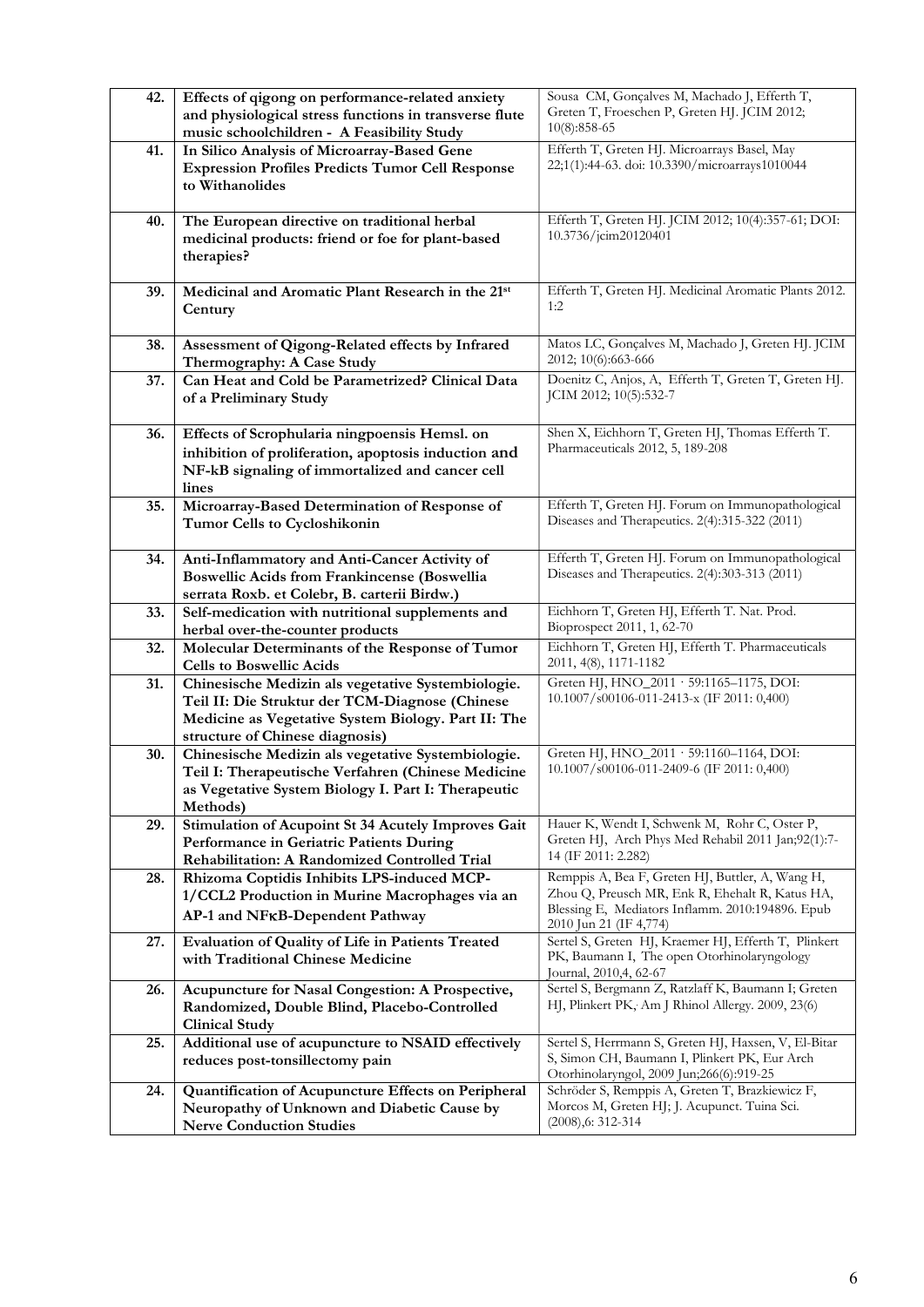| 23. | Nasal Airway Resistance Measured by<br>Rhinomanometry: a Novel Tool to Measure                                                                                                                               | Sertel S, Gaugel D, Choudhry A, Giannakakis K,<br>Baumann I, Remppis A, Goncalves M, Wendt I,<br>Greten HJ, Plinkert P; J. Acupunct. Tuina Sci. (2008),6:                                                                                   |
|-----|--------------------------------------------------------------------------------------------------------------------------------------------------------------------------------------------------------------|---------------------------------------------------------------------------------------------------------------------------------------------------------------------------------------------------------------------------------------------|
|     | <b>Acupuncture Effects</b>                                                                                                                                                                                   | 9                                                                                                                                                                                                                                           |
| 22. | Acupuncture Effects on Heart Failure: How to<br><b>Create Objective Study Designs</b>                                                                                                                        | Greten HJ, Kick A, Scholz E Fischer, J, Greten T,<br>Brazkiewicz F, Schröder S, Sertel S, Wendt I,                                                                                                                                          |
|     |                                                                                                                                                                                                              | Goncalves M, Karrer O, Remppis A, J. Acupunct.<br>Tuina Sci. (2008) 6(5): 307-308                                                                                                                                                           |
| 21. | Symptoms of "Heat" as a Pattern of Physiology                                                                                                                                                                | Greten HJ, Greten T, Brazkiewicz F, Sertel S, Schröder<br>S, Goncalves M, Wendt I, Karrer O, Mafalda A,<br>Remppis A, J. Acupunct. Tuina Sci. (2008), 6: 6                                                                                  |
| 20. | What is the Role of Chinese Medical Theory in<br>Modern Scientific Research                                                                                                                                  | Greten HJ, J. Acupunct. Tuina Sci. (2008), 6: 259-260                                                                                                                                                                                       |
| 19. | Chinesische Medizin bei unerfülltem Kinderwunsch<br>und im Klimakterium (Chinese Medicine in Fertility<br>and Climacteric Syndromes)                                                                         | Osburg J, Greten HJ, Sertel S, von Hagens C,<br>Gynäkologische Endokrinologie 2/2008                                                                                                                                                        |
| 18. | Relevance of laser irradiance threshold in the<br>induction of alkaline phosphate in human osteoblast<br>cultures                                                                                            | Haxsen V, Schikora D, Sommer U, Remppis A, Greten<br>HJ, Kasperk C, Lasers Med Sci 2008, 23:381-384                                                                                                                                         |
| 17. | Curcumin induces apoptosis in human<br>neuroblastoma cells via inhibition of NFKB                                                                                                                            | Freudlsperger C, Greten J, Schumacher U, Anticancer<br>Research 28: 209-214 (2008)                                                                                                                                                          |
| 16. | Green tea flavonoid epigallocatechin-3-gallate<br>(EGCG) inhibits cardiac hERG potassium channels                                                                                                            | Kelemen K, Kiesecker C, Zitron E, Bauer A, Scholz E,<br>Bloehs R, Thomas D, Greten J, Remppis A, Schoels W,                                                                                                                                 |
|     |                                                                                                                                                                                                              | Katus HA, Karle CA.Biochem Biophys Res Commun.<br>2007 Dec 21;364(3):429-35. Epub 2007 Oct 9                                                                                                                                                |
| 15. | Orange flavonoid hesperetin modulates cardiac<br>hERG potassium channel via binding to amino acid<br>F656                                                                                                    | Scholz EP, Zitron E, Kiesecker C, Thomas D, Kathöfer<br>S, Kreuzer J, Bauer A, Katus HA, Remppis A, Karle CA,<br>Greten HJ, Nutrition, Metabolism&Cardiovascular<br>Diseases (2007) 17, 666-675                                             |
| 14. | <b>Acupuncture Treatment Improves Nerve</b><br><b>Conduction in Peripheral Neuropathy</b>                                                                                                                    | Schröder S, Liepert J, Remppis A, Greten HJ, European<br>Journal of Neurology 2007, 14: 276-281                                                                                                                                             |
| 13. | Differential Effect of Rhizoma Coptidis and its Main<br>Alkaloid Compound Berberine on TNF-a Induced<br><b>NFKB</b> Translocation in Human Keratinocytes                                                     | Enk R, Ehehalt R, Graham JE, Bierhaus A, Remppis<br>A, Greten HJ, Journal of Ethnopharmacology 109 (2007)<br>$170 - 175$                                                                                                                    |
| 12. | In vitro modulation of HERG channels by<br>organochlorine solvent trichlormethane as potential<br>explanation for proarrhythmic effects of chloroform                                                        | Scholz EP, Alter M, Zitron E, Kiesecker C, Kathöfer<br>S, Thomas D, Kreye VA, Kreuzer J, Becker R, Katus<br>HA, Greten J, Karle CA. Toxicol Lett. 2006 Aug<br>20;165(2):156-66. Epub 2006 Mar 27                                            |
| 11. | Increased proinflammatory endothelia response to<br>SI00A8/A9 after preactivation through advanced<br>glycation end products                                                                                 | Ehlermann P, Eggers K, Bierhaus A, Most P,<br>Weichenhan D, Greten HJ, Nawroth PP, Katus HA<br>Remppis A, Cardiovasc Diabetol 2006, 5:6                                                                                                     |
| 10. | Localisation of protein Z in vascular lesions of<br>patients with atherosclerosis                                                                                                                            | Greten HJ, Kreis I, Liliensiek B, Allenberg J, Amiral J,<br>Ziegler R, Nawroth PP, Vasa 1998 Aug; 27(3):144-8                                                                                                                               |
| 9.  | Intravenous somatic gene transfer with antisense<br>tissue factor restores blood flow by reducing tumor<br>necrosis factor-induced tissue factor expression and<br>fibrin deposition in mouse meth-A sarcoma | Zhang Y, Deng Y, Wendt T, Liliensiek B, Bierhaus A,<br>Greten J, He W, Chen B, Hach-Wunderle V, Waldherr<br>R, Ziegler R, Männel D, Stern DM, Nawroth PP, J Clin<br>Invest, 1996 May 15; 97(10):2213-24                                     |
| 8.  | Receptors for advanced glycation end-products<br>(AGE)-expression by endothelial cells in non-<br>diabetic uraemic patients                                                                                  | Greten J, Kreis I, Wiesel K, Stier E, Schmidt AM,<br>Stern DM, Ritz E, Waldherr R, Nawroth PP, Nephrol<br>Dial Transplant. 1996 May; 11(5):786-90                                                                                           |
| 7.  | After large studies by federal health insurance: what<br>is the future of acupuncture?                                                                                                                       | Hummelsberger J, Ernst E, Greten HJ, Bahr F. MMW<br>Fortschr Med 2005; 147(25): 12-4                                                                                                                                                        |
| 6.  | Mechanism of the tumor necrosis factor alpha-<br>mediated induction of endothelial tissue factor                                                                                                             | Bierhaus A, Zhang Y, Deng Y, Mackman N,<br>Quehenberger P, Haase M, Luther T, Muller M,<br>Bohrer H, Greten J, Martin E, Baeuerle PA, Waldherr<br>R, Kisiel W, Ziegler R, Stern DM, Nawroth PP.,J Biol<br>Chem. 1995 Nov 3;270(44):26419-32 |
| 5.  | Prothrombin complex concentrate contains protein<br>Z and prevents bleeding in a patient with protein Z<br>deficiency.                                                                                       | Greten HJ, Kemkes-Matthes B, Nawroth PP, Thromb<br>Haemost. 1995 Sep;74(3):992-3                                                                                                                                                            |
| 4.  | Expression of receptors for advanced glycosylated<br>end-products in renal disease                                                                                                                           | Abel M, Ritthaler U, Zhang Y, Deng Y, Schmidt AM,<br>Greten J, Sernau T, Wahl P, Andrassy K, Ritz E, et al.,<br>Nephrol Dial Transplant. 1995;10(9):1662-7                                                                                  |